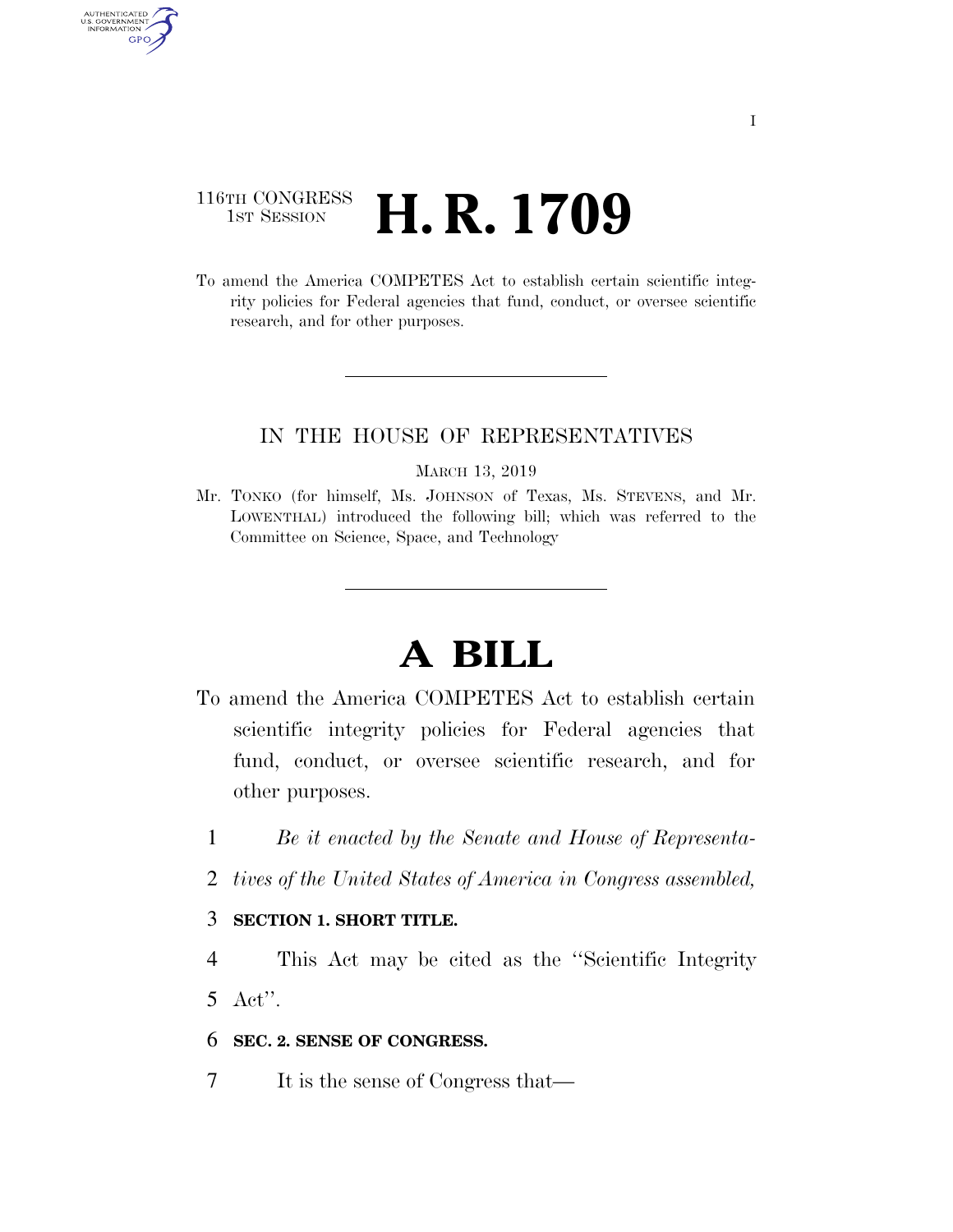| $\mathbf{1}$   | (1) science and the scientific process should in-     |
|----------------|-------------------------------------------------------|
| $\overline{2}$ | form and guide public policy decisions on a wide      |
| 3              | range of issues, including improvement of public      |
| $\overline{4}$ | health, protection of the environment, and protection |
| 5              | of national security;                                 |
| 6              | $(2)$ the public must be able to trust the science    |
| 7              | and scientific process informing public policy deci-  |
| $8\,$          | sions;                                                |
| 9              | (3) science, the scientific process, and the com-     |
| 10             | munication of science should be free from politics,   |
| 11             | ideology, and financial conflicts of interest;        |
| 12             | (4) policies and procedures that ensure the in-       |
| 13             | tegrity of the conduct and communication of publicly  |
| 14             | funded science are critical to ensuring public trust; |
| 15             | (5) Federal agencies that fund, conduct, or           |
| 16             | oversee research should promote and maximize the      |
| 17             | communication and open exchange of data and find-     |
| 18             | ings to other agencies, policymakers, and the public  |
| 19             | of research conducted by a scientist or engineer em-  |
| 20             | ployed or contracted by a Federal agency that funds,  |
| 21             | conducts, or oversees scientific research; and        |
| 22             | (6) Federal agencies that fund, conduct, or           |
| 23             | oversee research should work to prevent the suppres-  |
| 24             | sion or distortion of the data and findings.          |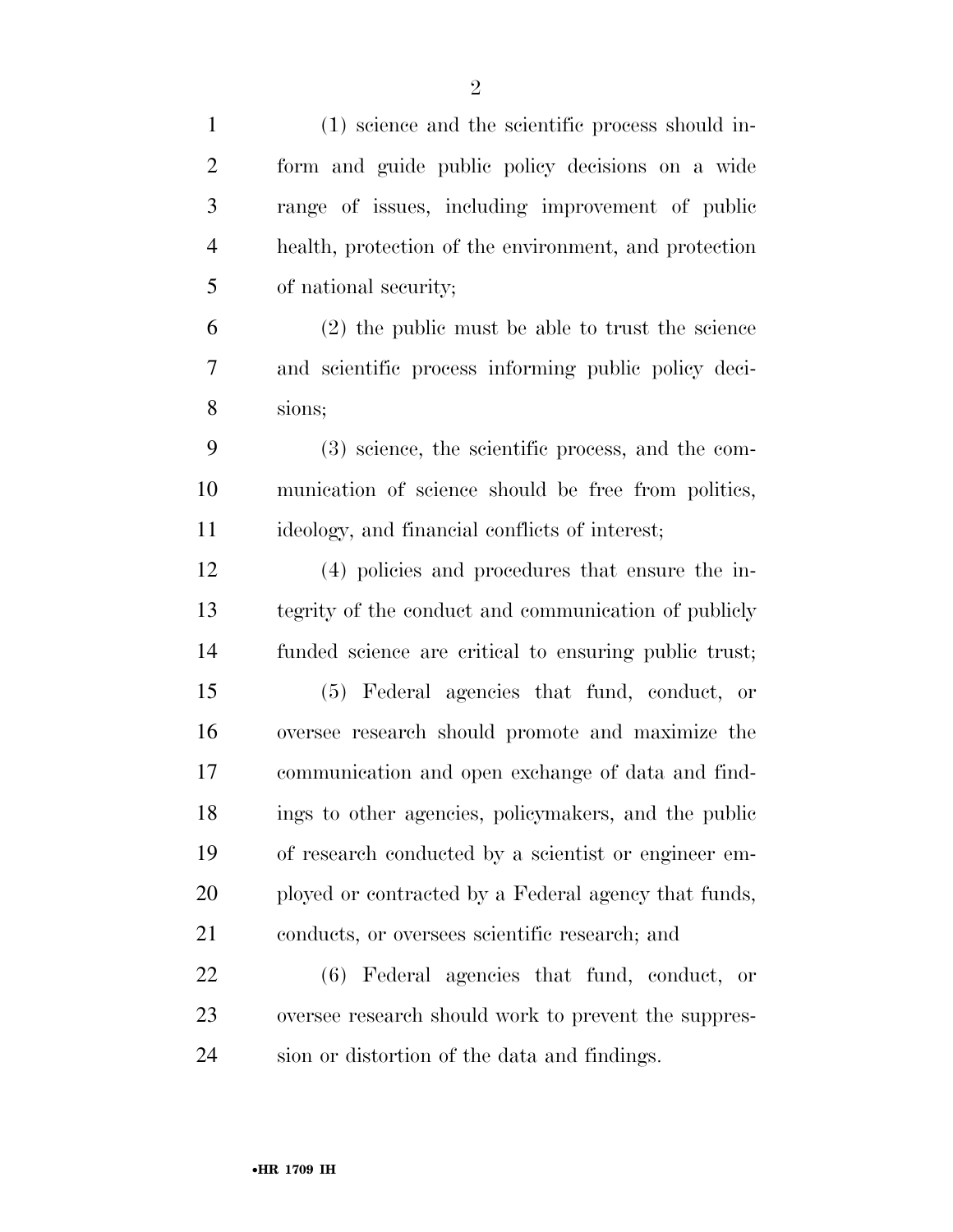### **SEC. 3. AMENDMENT TO AMERICA COMPETES ACT.**

 Section 1009 of the America COMPETES Act (42 U.S.C. 6620) is amended to read as follows:

 ''(a) PROHIBITED CONDUCT.—No covered individual shall—

 $(6)$   $\frac{1}{2}$   $(1)$  engage in dishonesty, fraud, deceit, mis- representation, coercive manipulation, or other sci-entific or research misconduct;

 ''(2) suppress, alter, interfere with, or otherwise impede the timely release and communication of, sci-entific or technical findings;

12 ''(3) intimidate or coerce an individual to alter or censor, or retaliate against an individual for fail- ure to alter or censor, scientific or technical find-ings; or

 ''(4) implement institutional barriers to co- operation and the timely communication of scientific or technical findings.

 ''(b) SCIENTIFIC PUBLICATIONS AND CON-FERENCES.—

21 "(1) DISSEMINATION OF FINDINGS.—Subject to existing law, a covered individual may disseminate scientific or technical findings—

24  $\langle (A) \rangle$  by participating in scientific con-ferences; and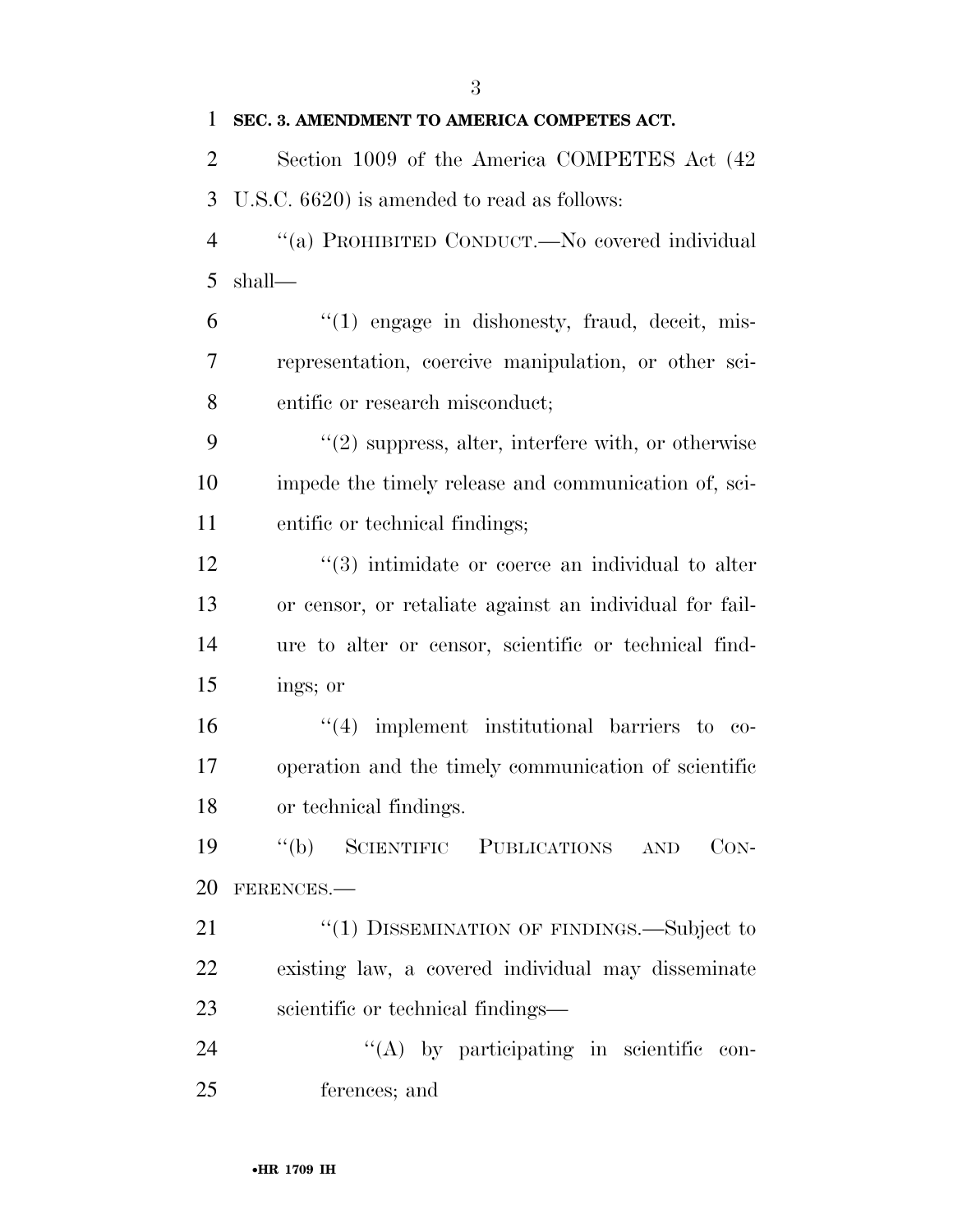| $\mathbf{1}$   | "(B) seeking publication in online and                    |  |
|----------------|-----------------------------------------------------------|--|
| $\overline{2}$ | print publications through peer-reviewed, pro-            |  |
| 3              | fessional, or scholarly journals.                         |  |
| $\overline{4}$ | $"(2)$ REVIEW BY AGENCIES.—                               |  |
| 5              | "(A) IN GENERAL.—A covered agency may                     |  |
| 6              | require a covered individual to, before dissemi-          |  |
| 7              | nating scientific or technical findings under             |  |
| 8              | paragraph $(1)$ , submit the findings to the cov-         |  |
| 9              | ered agency so that the agency may conduct a              |  |
| 10             | review of the data and findings for technical ac-         |  |
| 11             | curacy and compliance with subsection (a).                |  |
| 12             | "(B) APPROVAL.—If a covered agency does                   |  |
| 13             | not complete the review under subparagraph                |  |
| 14             | (A) of data and findings submitted by a covered           |  |
| 15             | individual within 30 days of the submission—              |  |
| 16             | "(i) the submission shall be deemed                       |  |
| 17             | approved by the covered agency; and                       |  |
| 18             | "(ii) the covered individual may pro-                     |  |
| 19             | ceed with plans to disseminate the sci-                   |  |
| 20             | entific or technical findings.                            |  |
| 21             | "(c) LEADERSHIP IN THE SCIENTIFIC COMMU-                  |  |
| 22             | NITY.—Subject to applicable law governing ethics and con- |  |
| 23             | flicts of interest, a covered individual may—             |  |
| 24             | $``(1)$ sit on scientific advisory or governing           |  |
| 25             | boards;                                                   |  |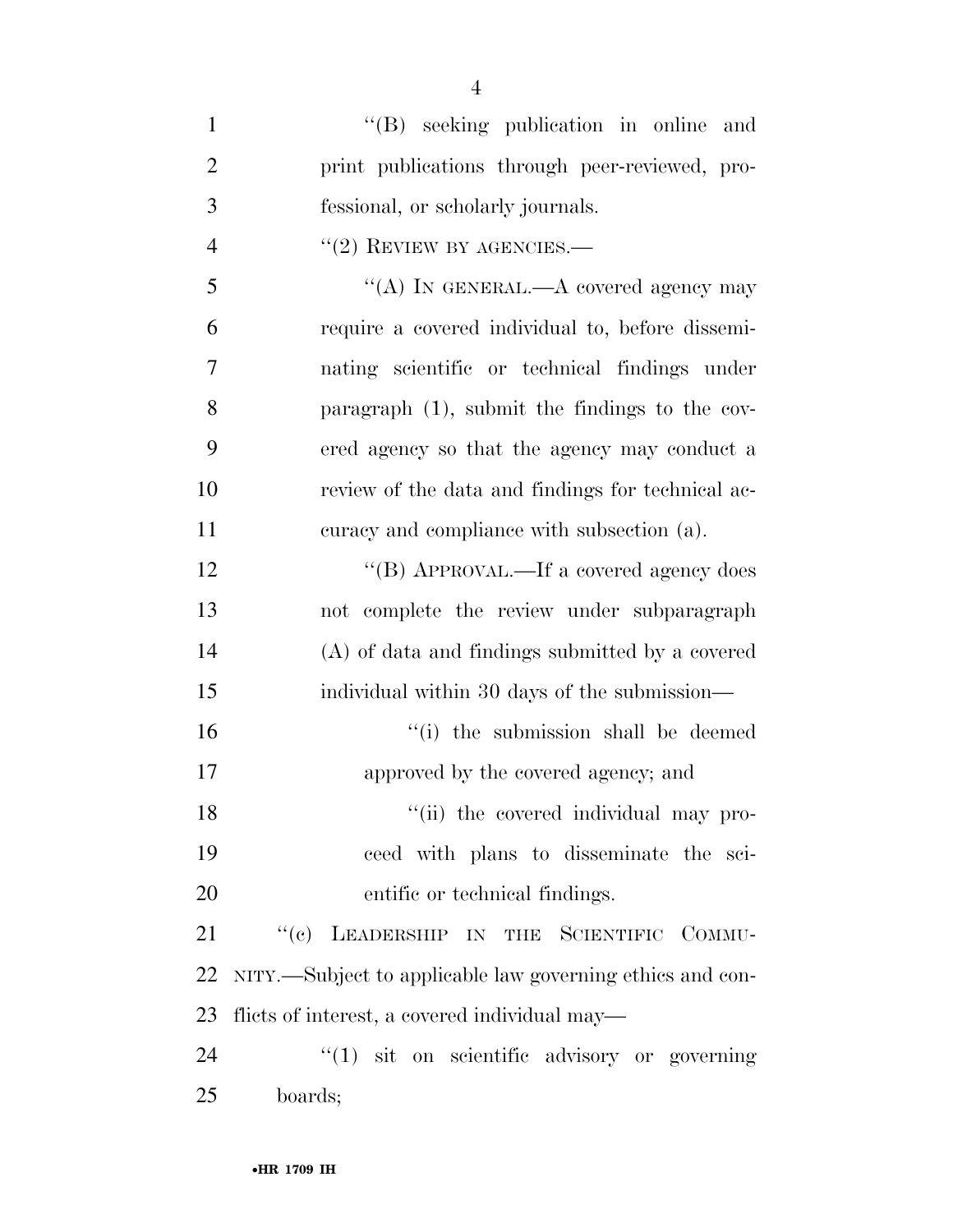1 ''(2) join or hold leadership positions on sci- entific councils, societies, unions, and other profes- sional organizations; ''(3) contribute to the academic peer-review process as reviewers or editors; and ''(4) participate and engage with the scientific community. 8 "(d) PUBLIC STATEMENTS ON BASIC OR APPLIED RESEARCH.—Whenever a covered agency seeks to make a public statement about the conclusions of basic or ap- plied research in science or engineering conducted by a covered individual— 13 ''(1) the covered individual shall have the op- portunity to review the public statement for tech- nical accuracy; and  $(2)$  if an inaccuracy is discovered as a result of the review under paragraph (1), the covered agen- cy and the covered individual shall jointly revise the public statement. ''(e) INTERVIEW REQUESTS ON RESEARCH; PER- SONAL STATEMENTS.— 22 "(1) INTERVIEW REQUESTS TO COVERED INDI- VIDUALS.—A covered individual may respond to media interview requests regarding their scientific or

technical findings from research conducted by the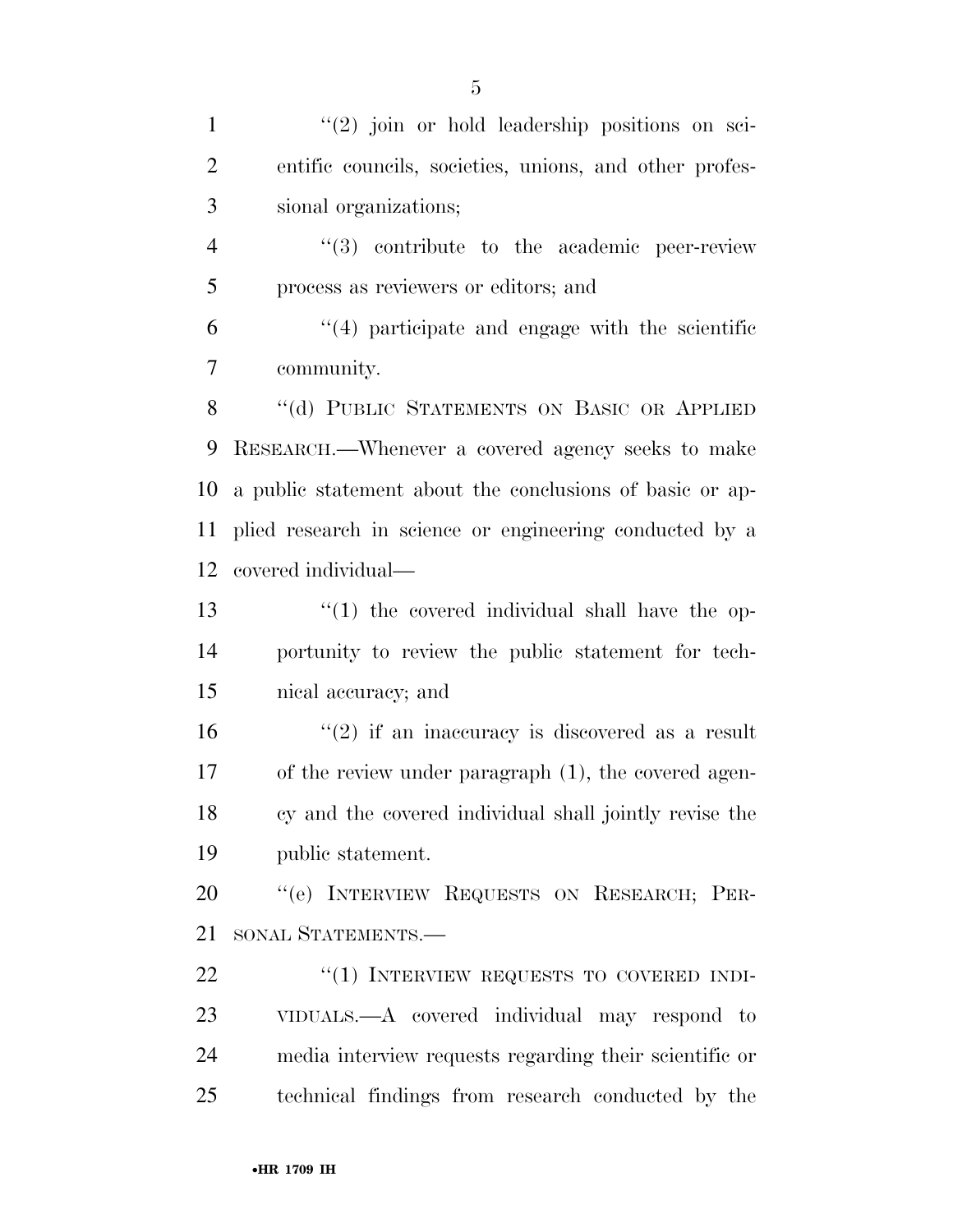| $\mathbf{1}$   | individual without prior approval from the covered       |
|----------------|----------------------------------------------------------|
| $\overline{2}$ | agency supporting the research of the covered indi-      |
| 3              | vidual, but the covered agency may require the cov-      |
| $\overline{4}$ | ered individual to report the subject of any such        |
| 5              | interview.                                               |
| 6              | "(2) INTERVIEW REQUESTS TO AGENCIES.—In                  |
| 7              | the event a covered agency supporting the research       |
| 8              | of a covered individual receives a media interview re-   |
| 9              | quest regarding that research, the covered agency        |
| 10             | shall—                                                   |
| 11             | $\lq\lq$ offer the covered individual the choice         |
| 12             | of responding to the interview directly; or              |
| 13             | "(B) provide a knowledgeable spokesperson                |
| 14             | who can, in an objective, nonpartisan, and ar-           |
| 15             | ticulate manner, describe and explain the sci-           |
| 16             | entific and technical findings to the media and          |
| 17             | the people of the United States.                         |
| 18             | "(3) PERSONAL STATEMENTS.—A covered indi-                |
| 19             | vidual may present viewpoints in an interview under      |
| 20             | paragraphs $(1)$ and $(2)$ that extend beyond the sci-   |
| 21             | entific or technical findings of the covered individual, |
| 22             | and incorporate the expert or personal opinions of       |
| 23             | the covered individual, including on matters of policy   |
| 24             | only if the covered individual indicates that they are   |
| 25             | presenting their individual opinions.                    |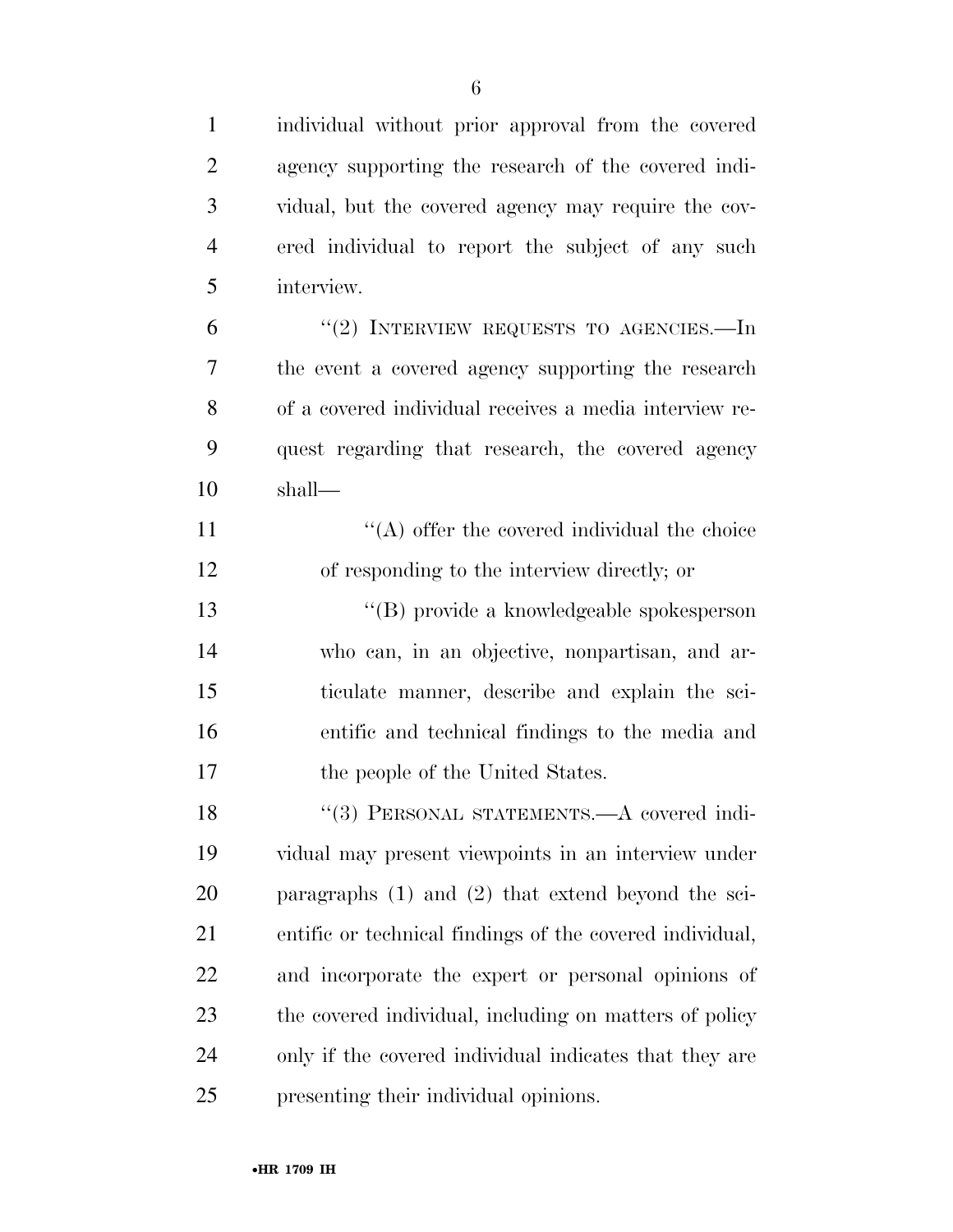| $\mathbf{1}$   | "(4) CONFLICTS OF INTEREST.—Any covered                    |  |
|----------------|------------------------------------------------------------|--|
| $\overline{2}$ | individual presenting viewpoints under paragraph           |  |
| 3              | (3) shall disclose any apparent, potential, or actual      |  |
| $\overline{4}$ | financial conflicts of interest or non-financial con-      |  |
| 5              | flicts of interest.                                        |  |
| 6              | "(5) BIOGRAPHICAL INFORMATION.—Any cov-                    |  |
| 7              | ered individual presenting viewpoints under para-          |  |
| 8              | graph (3) may note their affiliation with a covered        |  |
| 9              | agency as part of their biographical information,          |  |
| 10             | provided that the affiliation is noted as 1 of several     |  |
| 11             | biographical details of the covered individual.            |  |
| 12             | "(f) SCIENTIFIC INTEGRITY POLICIES.—Not later              |  |
| 13             | than 90 days after the date of enactment of the Scientific |  |
| 14             | Integrity Act, the head of each covered agency shall—      |  |
| 15             | $\lq(1)$ develop, adopt, and enforce a scientific in-      |  |
| 16             | tegrity policy; and                                        |  |
| 17             | $\lq(2)$ submit the scientific integrity policy to the     |  |
| 18             | Director of the Office of Science and Technology           |  |
| 19             | Policy and Congress.                                       |  |
| 20             | "(g) REQUIREMENTS.—A scientific integrity policy           |  |
| 21             | under subsection (b) shall—                                |  |
| 22             | $\lq(1)$ be consistent with the principles estab-          |  |
| 23             | lished under subsections (a) through $(d)$ ;               |  |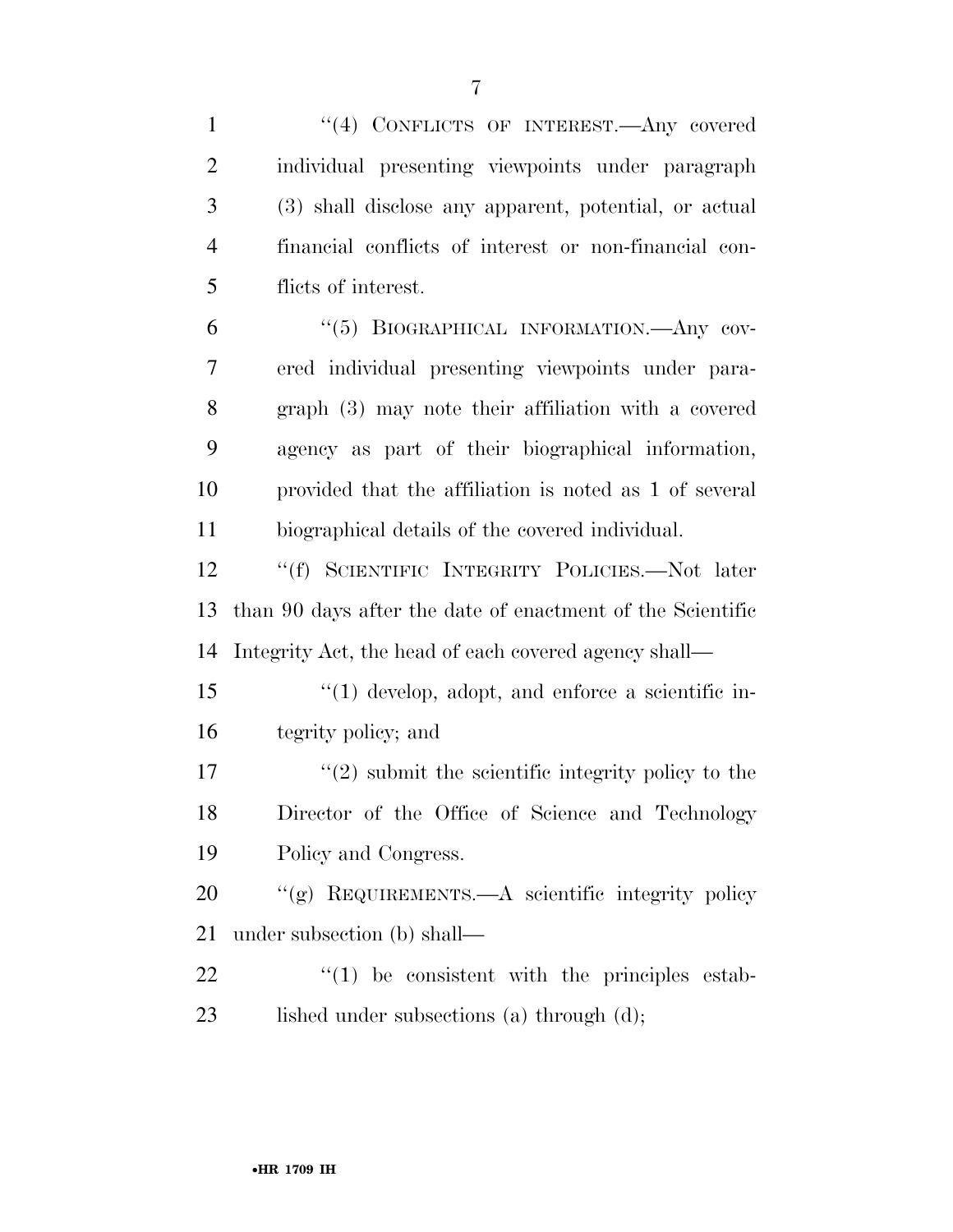$\frac{1}{2}$  specifically address what is and what is not permitted or recommended under that policy, in- cluding procedures; ''(3) be specifically designed for the covered agency;  $(4)$  be applied uniformly throughout the cov- ered agency; and 8 "(5) be publicly accessible and widely commu- nicated to all employees, private contractors, and grantees of the covered agency. ''(h) CONTENTS.—In addition to the requirements in subsection (g), each scientific integrity policy under sub- section (g) shall, at a minimum, ensure that— ''(1) scientific conclusions are not made based on political considerations;  $(2)$  the selection and retention of candidates for science and technology positions in the covered agency are based primarily on the candidate's exper- tise, scientific credentials, experience, and integrity;  $(3)$  no covered individual shall suppress, alter, interfere, or otherwise impede the timely release and communication of scientific or technical findings; 23 ''(4) personnel actions regarding covered indi- viduals, except for political appointees, are not made based on political consideration or ideology;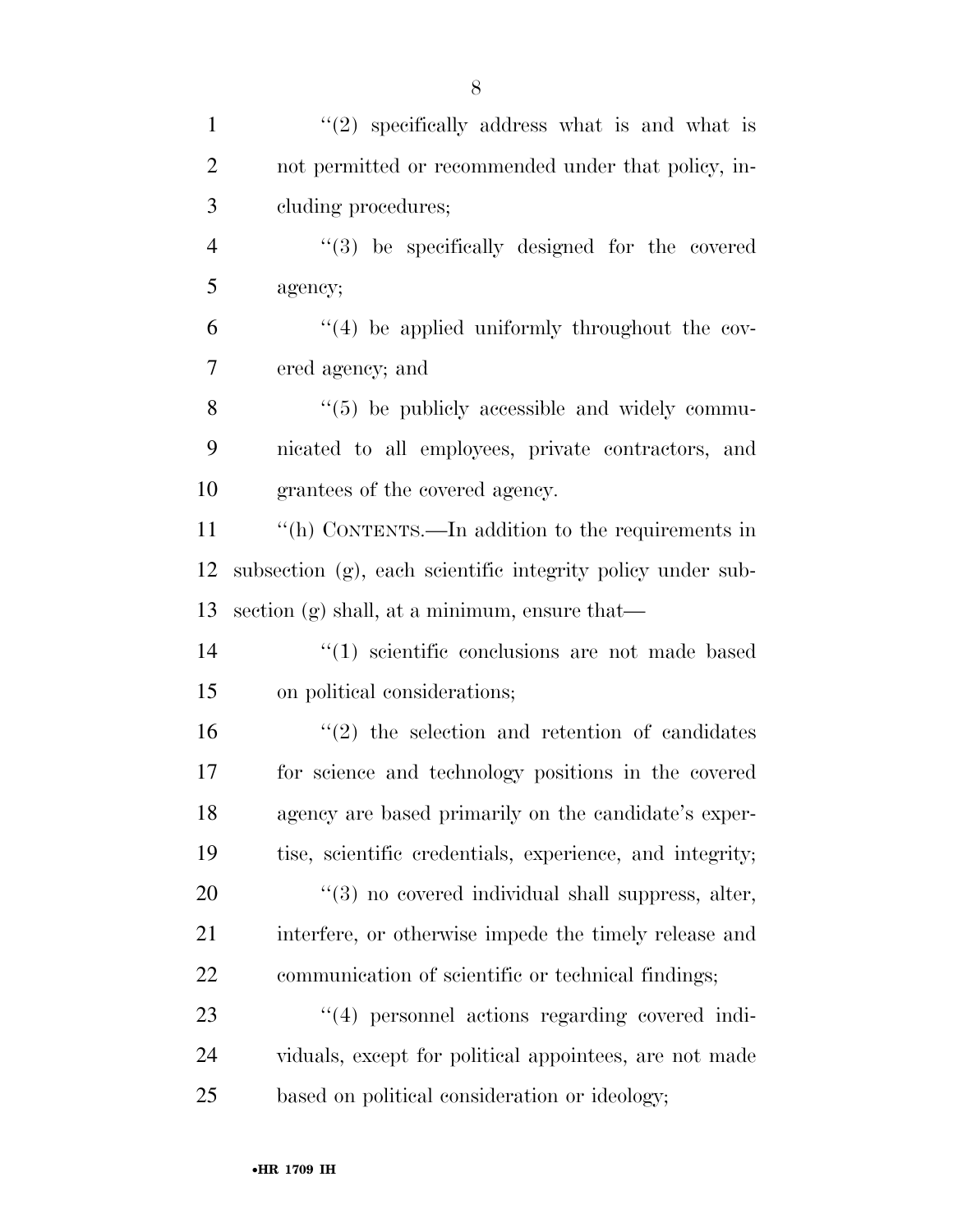| $\mathbf{1}$   | $\cdot$ (5) covered individuals cannot intimidate or           |
|----------------|----------------------------------------------------------------|
| $\overline{2}$ | coerce others to alter or censor scientific findings;          |
| 3              | $\cdot\cdot\cdot(6)$ covered individuals adhere to the highest |
| $\overline{4}$ | ethical and professional standards in conducting               |
| 5              | their research and disseminating their findings;               |
| 6              | "(7) the appropriate rules, procedures, and                    |
| 7              | safeguards are in place to ensure the integrity of the         |
| 8              | scientific process within the covered agency;                  |
| 9              | "(8) scientific or technological information con-              |
| 10             | sidered in policy decisions is subject to well-estab-          |
| 11             | lished scientific processes, including peer review             |
| 12             | where appropriate;                                             |
| 13             | $\lq(9)$ procedures, including any applicable whis-            |
| 14             | tleblower protections, are in place as are necessary           |
| 15             | to ensure the integrity of scientific and technological        |
| 16             | information and processes on which the covered                 |
| 17             | agency relies in its decision making or otherwise              |
| 18             | uses; and                                                      |
| 19             | $"(10)$ include enforcement processes consistent               |
| 20             | for an administrative hearing and an administrative            |
| 21             | appeal.                                                        |
| 22             | "(i) APPLICATION.—Each scientific integrity policy             |
| 23             | adopted under subsection (f) shall apply to covered indi-      |
| 24             | viduals.                                                       |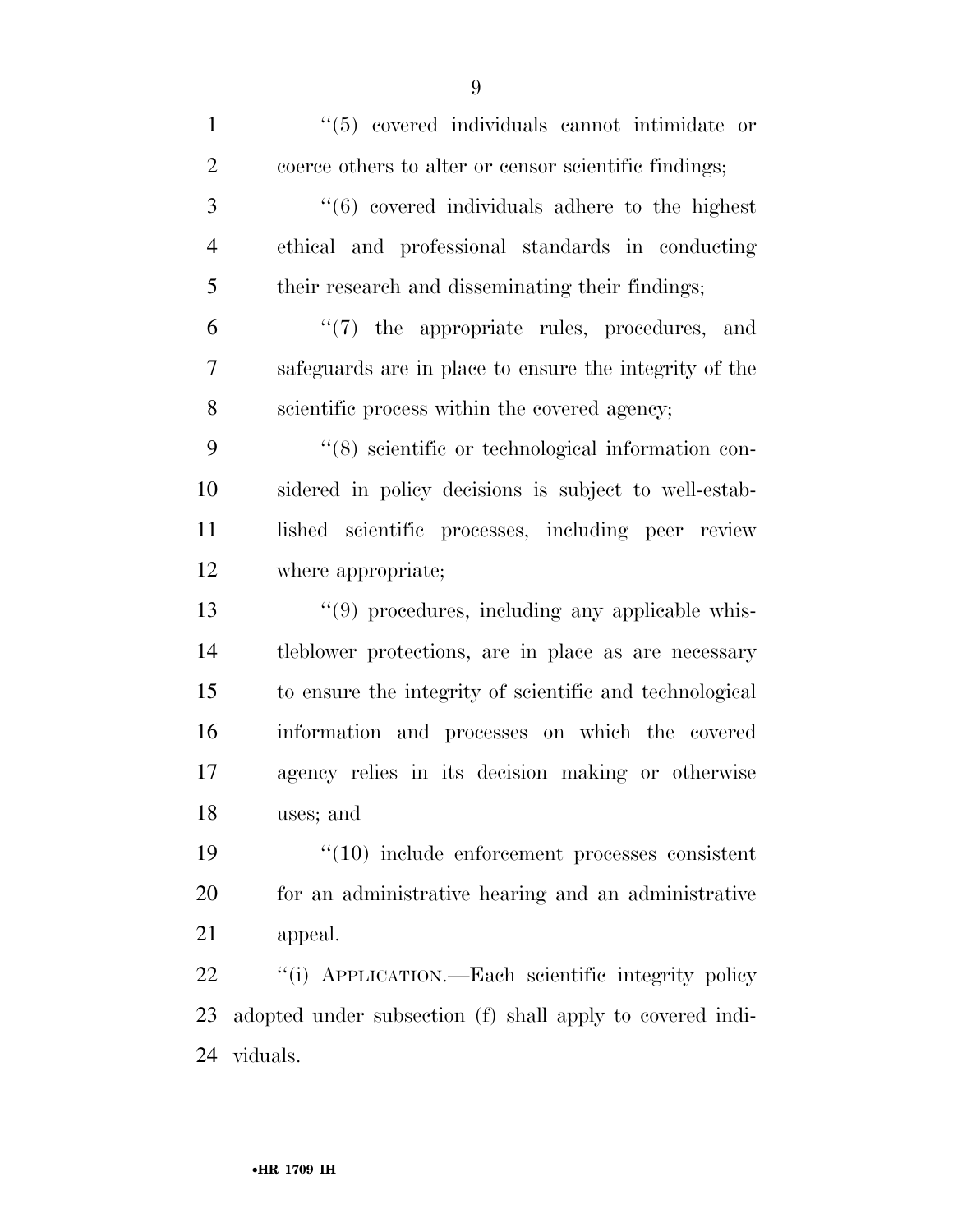| $\mathbf{1}$ | "(j) SCIENTIFIC INTEGRITY OFFICER.—Not later                 |
|--------------|--------------------------------------------------------------|
| 2            | than 30 days after the date of enactment of this Act, each   |
| 3            | covered agency shall appoint a Scientific Integrity Officer, |
| 4            | who shall—                                                   |
| 5            | $\lq(1)$ be a career employee at the covered agency          |
| 6            | in an science and professional positions;                    |
| 7            | "(2) have substantial technical knowledge and                |
| 8            | expertise in conducting and overseeing scientific re-        |
| 9            | search; and                                                  |
| 10           | $\cdot$ (3) direct the activities and duties described in    |
| 11           | subsections $(k)$ , $(l)$ , and $(m)$ .                      |
| 12           | "(k) POLICIES, PROCESS, AND TRAINING.—Not later              |
| 13           | than 180 days after the date of enactment of this Act,       |
| 14           | each covered agency shall adopt and implement—               |
| 15           | $"(1)$ an administrative process and administra-             |
| 16           | tive appeal for dispute resolution consistent with the       |
| 17           | covered agency's scientific integrity policy adopted         |
| 18           | under subsection (f); and                                    |
| 19           | $\lq(2)$ a training program to-                              |
| 20           | "(A) provide regular scientific integrity                    |
| 21           | and ethics training to employees and contrac-                |
| 22           | tors of the covered agency;                                  |
| 23           | "(B) provide new covered employees with                      |
| 24           | training within one month of commencing em-                  |
| 25           | ployment;                                                    |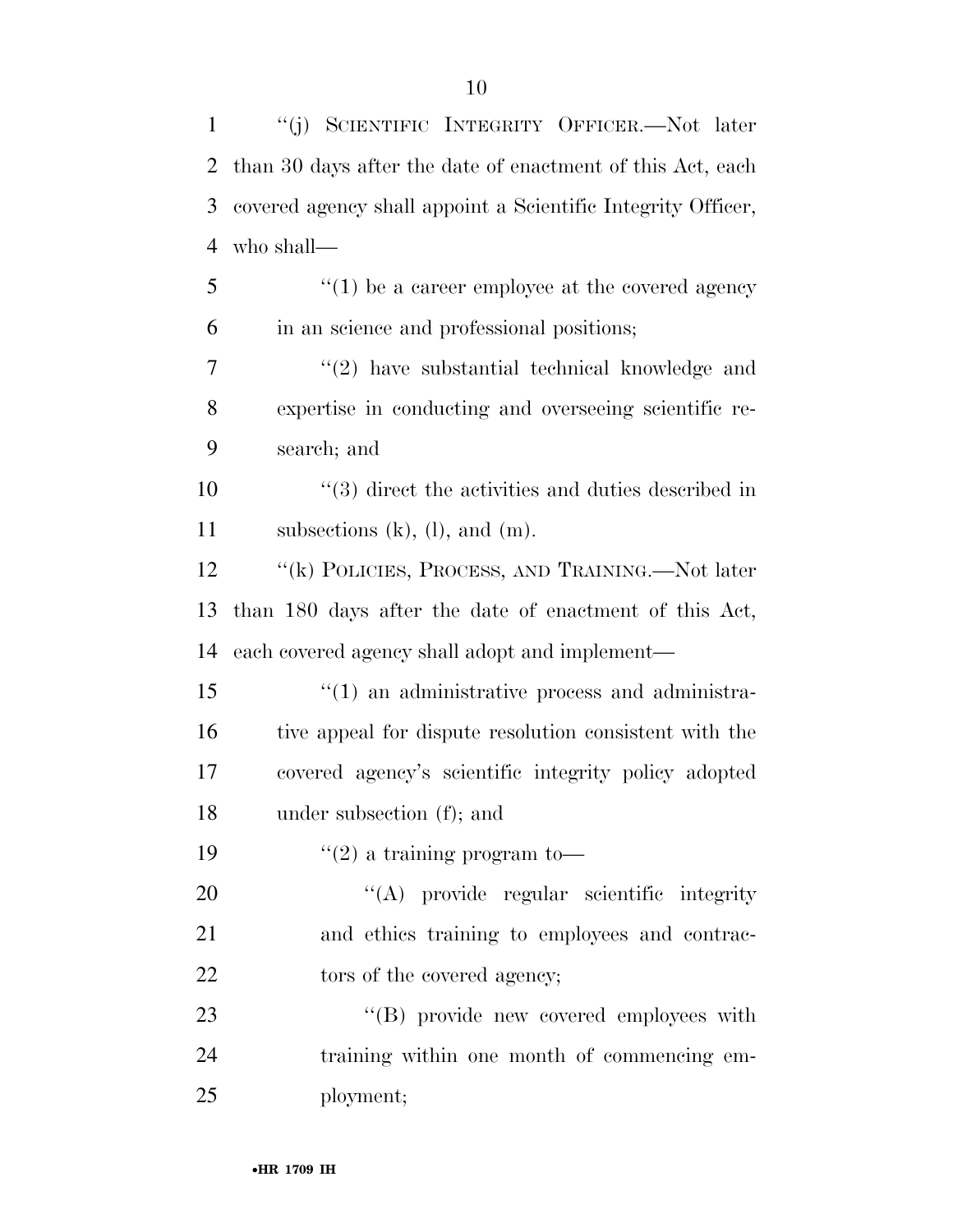$\lq\lq$  (C) provide information to ensure that covered individuals are fully aware of their rights and responsibilities regarding the con- duct of scientific research, publication of sci- entific research, communication with the media and the public regarding scientific research; and ''(D) provide information to ensure that covered individuals are fully aware of their rights and responsibilities for administrative hearings and appeals established in the covered agency's scientific integrity policy. ''(l) REPORTING.—Each Scientific Integrity Officer appointed by a covered agency under subsection (j) shall post an annual report on the public website of the covered agency that includes—  $\frac{1}{2}$  (1) the number of misconduct cases filed for administrative redress for the year covered by the report; ''(2) the number of misconduct cases petitioned for administrative appeal for the year covered by the report; and  $(3)$  the number of cases still pending from years prior to the year covered by the report, if any.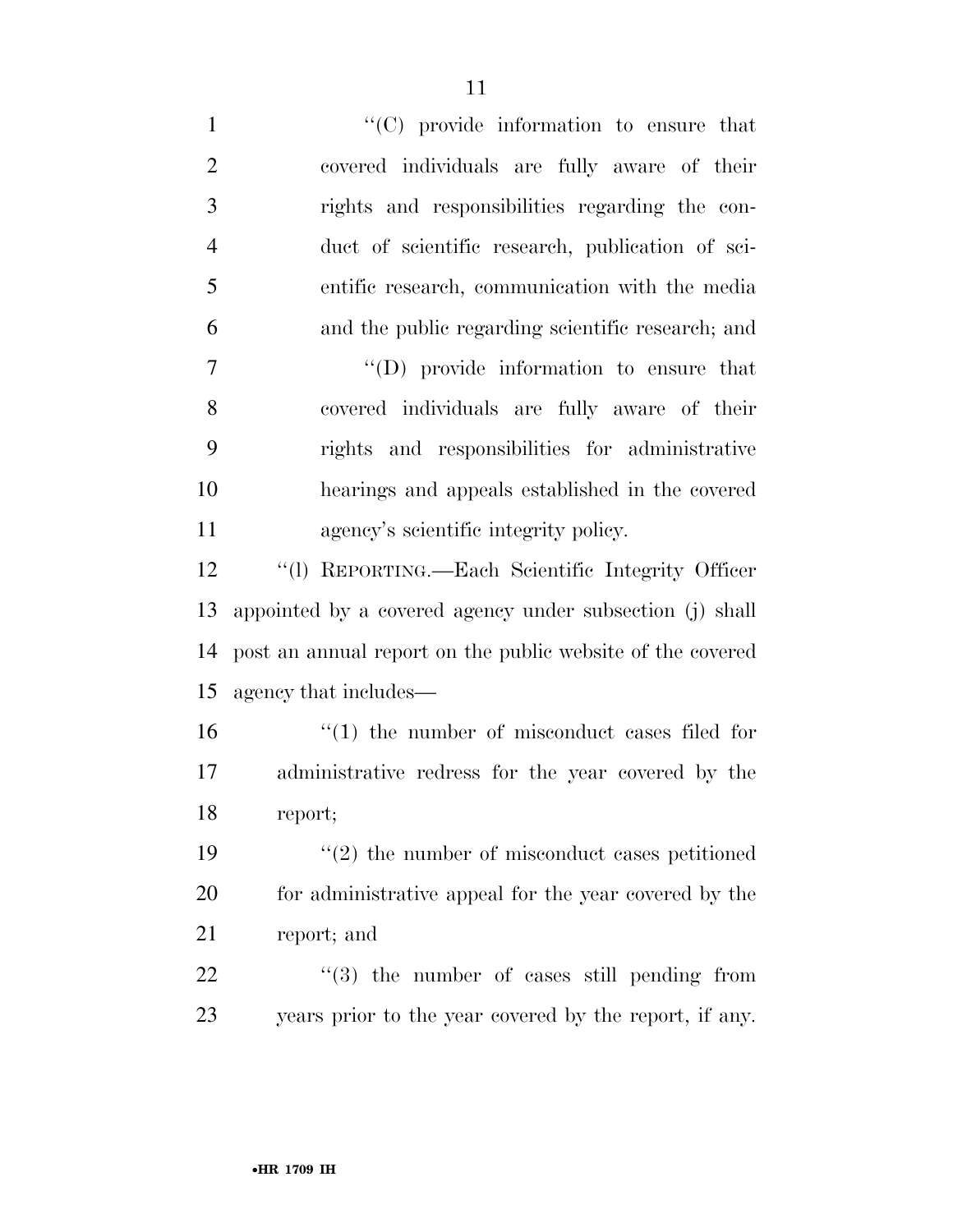| $\mathbf{1}$   | "(m) RECORD.—Each scientific integrity policy, proc-          |  |
|----------------|---------------------------------------------------------------|--|
| 2              | ess, and report produced by a covered agency under this       |  |
| 3              | section shall be—                                             |  |
| $\overline{4}$ | $\cdot\cdot(1)$ submitted to-                                 |  |
| 5              | $\lq\lq$ the Committee on Commerce,                           |  |
| 6              | Science, and Transportation of the Senate;                    |  |
| $\overline{7}$ | "(B) the Committee on Science, Space,                         |  |
| 8              | and Technology of the House of Representa-                    |  |
| 9              | tives; and                                                    |  |
| 10             | "(C) the Office of Science and Technology                     |  |
| 11             | Policy; and                                                   |  |
| 12             | $\lq(2)$ made available to the public on the website          |  |
| 13             | of the covered agency.                                        |  |
| 14             | "(n) COORDINATION BY THE OFFICE OF SCIENCE                    |  |
| 15             | AND TECHNOLOGY POLICY.—The Office of Science and              |  |
| 16             | Technology Policy shall collate, organize, and publicly       |  |
| 17             | share all information it receives under subsection (m) in     |  |
|                | 18 one place on its own website. In addition, the Director of |  |
| 19             | the Office of Science and Technology Policy shall, on an-     |  |
| 20             | nual basis, convene the Scientific Integrity Officer of each  |  |
| 21             | covered agency appointed under subsection (j) to discuss      |  |
| 22             | best practices for implementing the requirements of this      |  |
| 23             | section.                                                      |  |

24  $"$ (o) DEFINITIONS.—In this section: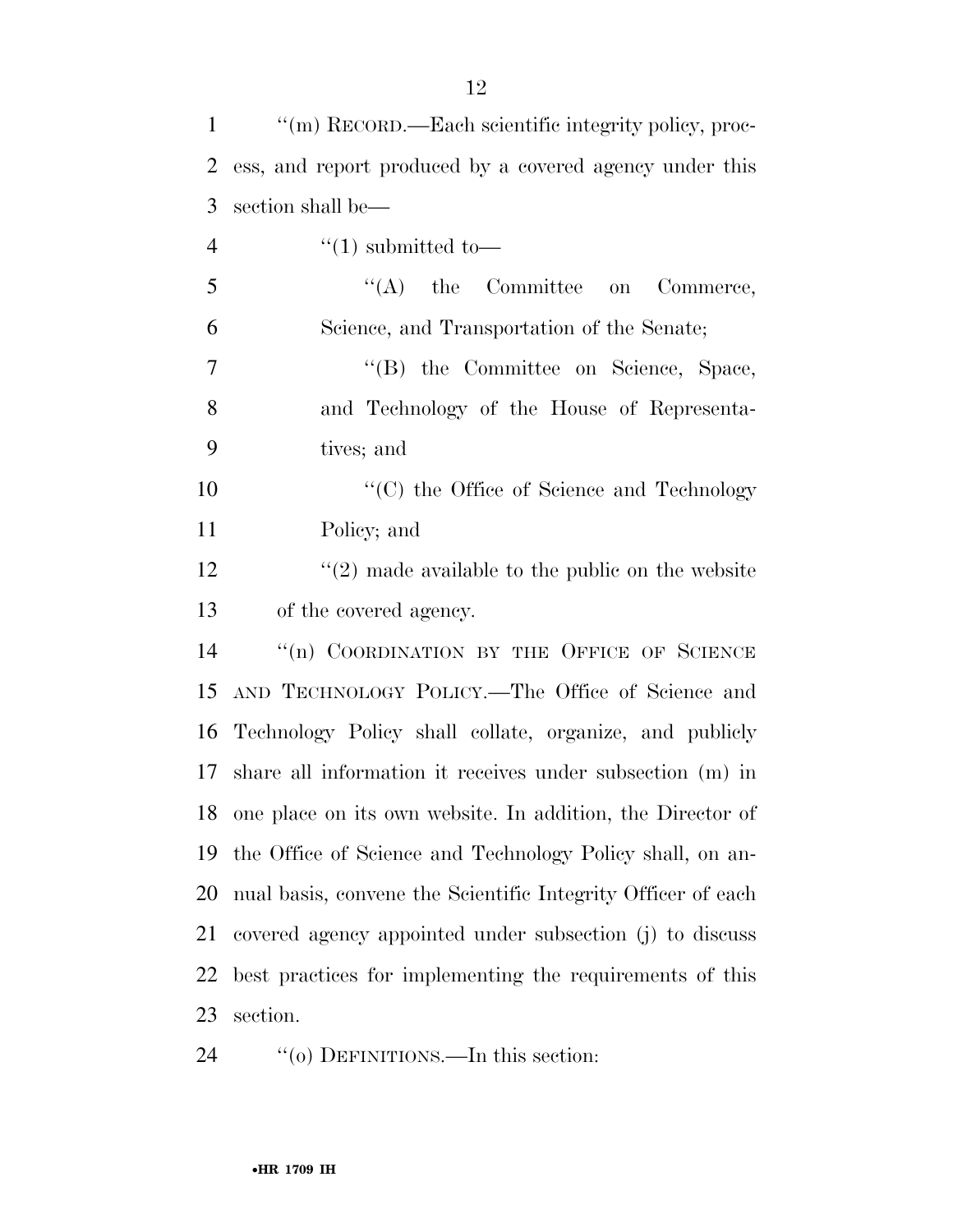| $\mathbf{1}$   | "(1) $\text{AGENCY.}$ —The term 'agency' has the      |
|----------------|-------------------------------------------------------|
| $\overline{2}$ | meaning given the term in section $551$ of title 5,   |
| 3              | United States Code.                                   |
| $\overline{4}$ | "(2) COVERED AGENCY.—The term 'covered                |
| 5              | agency' means an agency that funds, conducts, or      |
| 6              | oversees scientific research.                         |
| 7              | "(3) COVERED INDIVIDUAL.—The term 'cov-               |
| 8              | ered individual' means a Federal employee or con-     |
| 9              | tractor who-                                          |
| 10             | $\lq\lq$ is engaged in, supervises, or manages        |
| 11             | scientific activities;                                |
| 12             | "(B) analyzes or publicly communicates in-            |
| 13             | formation resulting from scientific activities; or    |
| 14             | $\lq\lq$ (C) uses scientific information or analyses  |
| 15             | in making bureau, office, or agency policy, man-      |
| 16             | agement, or regulatory decisions.                     |
| 17             | "(4) PUBLIC STATEMENT.—The term 'public               |
| 18             | statement' means any communication that is in-        |
| 19             | tended for, or should reasonably be expected to have, |
| 20             | broad distribution outside the Federal Government,    |
| 21             | including—                                            |
| 22             | "(A) public speeches, news releases and               |
| 23             | advisories, news conferences, broadcast appear-       |
| 24             | ances, and interviews or discussions with jour-       |
| 25             | nalists;                                              |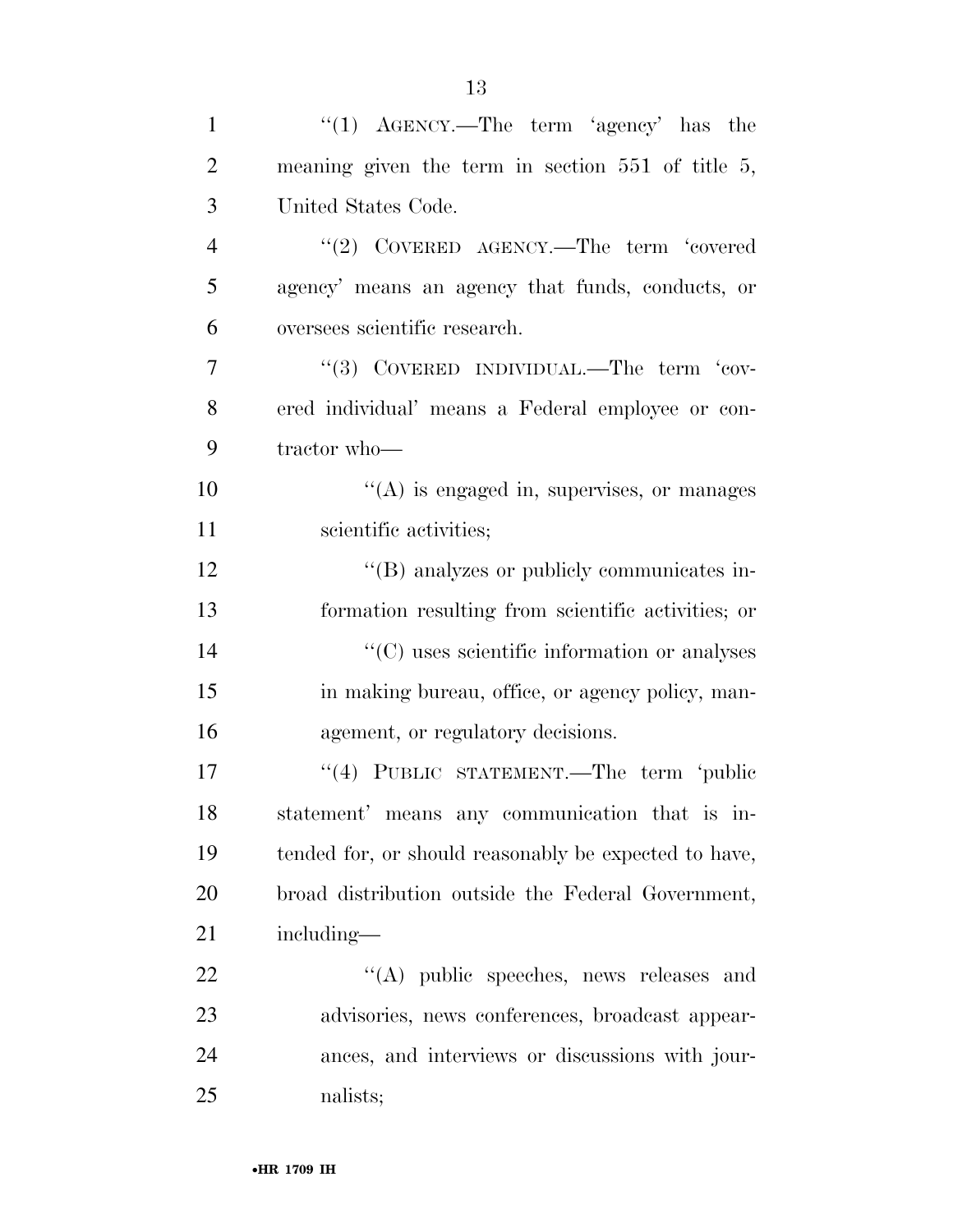| $\mathbf{1}$   | $\lq\lq$ (B) public writings, such as articles or         |
|----------------|-----------------------------------------------------------|
| $\overline{2}$ | papers in publications or other writings distrib-         |
| 3              | uted through mass-mailing, e-mail, or posting             |
| $\overline{4}$ | on a website or social media platform;                    |
| 5              | $\lq\lq$ materials and presentations for public           |
| 6              | educational instruction, lectures, conferences,           |
| $\overline{7}$ | seminars, and similar venues; and                         |
| 8              | "(D) public distribution of audiovisual                   |
| 9              | works, such as slide sets, PowerPoint presen-             |
| 10             | tations, podcasts, online video, and exhibits.".          |
| 11             | SEC. 4. EXISTING POLICIES; CLARIFICATION.                 |
| 12             | (a) EXISTING SCIENTIFIC INTEGRITY POLICIES.               |
|                | 13 Notwithstanding the amondments made by this Act a cov- |

 Notwithstanding the amendments made by this Act, a cov- ered agency's scientific integrity policy that was in effect on the day before the date of enactment of this Act may satisfy the requirements of this Act if the head of the cov-ered agency—

 (1) makes a written determination that the pol-icy satisfies the requirements of that section; and

 (2) submits the written determination and the policy to the Director of the Office of Science and Technology Policy for review.

 (b) CLARIFICATION.—Nothing in this Act shall affect the application of United States copyright law.